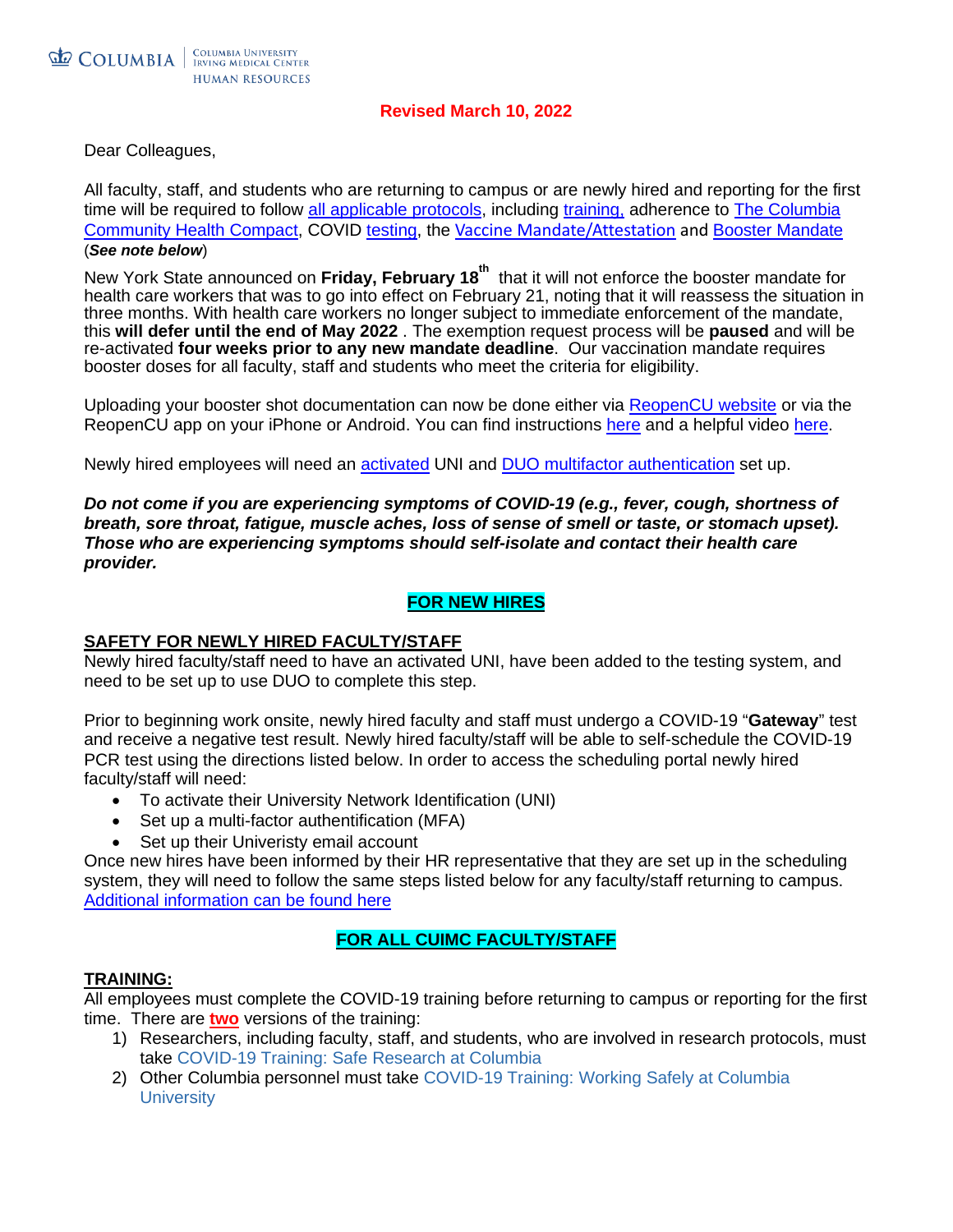## **How to Complete Your Columbia Community Health Compact**

### **COMPACT**:

The compact is an agreement that affirms that we will all do our best to keep the campus safe for faculty, staff, students, patients, and visitors. Everyone needs to read and agree to abide by the conditions of the Compact before coming to the campus. The compact applies to all students, faculty, and staff in the Columbia University community.

Faculty and staff will need to [affirm that they agree to abide by the Compact](https://covid19.columbia.edu/health-compact#/text-2805) through either the **ReOpenCU app or the [ReOpenCU website.](https://reopencu.covid19.columbia.edu/)**

- o Upon logging in, you will be directed to the "Daily Attestation" page
- o Scroll down to the "**My Checklist**" section. To view the compact click on (Show/Hide Compact as seen below).



 $\circ$  If you receive a red pass indicating that your compact has not been signed and/or completed your trainings, the app/website will provide a link to instructions to do so



A [video demonstration](https://www.youtube.com/watch?v=yFIdVy2MAo0&feature=emb_logo) of how to sign the compact is available on the Human Resources COVID-19 [Website.](https://humanresources.columbia.edu/covid19) For questions or assistance with the ReopenCU app, please [submit a ticket](https://urldefense.proofpoint.com/v2/url?u=https-3A__columbia.service-2Dnow.com_cu-3Fid-3Dsc-5Fcat-5Fitem-5Fcu-26sys-5Fid-3D37db3f5013ba920006c376022244b0be&d=DwMFAg&c=G2MiLlal7SXE3PeSnG8W6_JBU6FcdVjSsBSbw6gcR0U&r=ZIIPCUGlyOUv0RFXhjVgAs_BpiND_vQ9PI4Hz86UqaY&m=bPNFBVMFBFE2zQWvA-vFPiZ60vVVzMycl1aX6-UX-0A&s=K-5BvumnkQny6tA4XIr7SKIn2iBG9dN7IE44_W9ix7A&e=) to the CUIT Service Desk, email [askcuit@columbia.edu](mailto:askcuit@columbia.edu) or call 212-854-1919.

As of March 14<sup>th</sup>, a daily attestation will no longer be required, however a green pass will still be required to access University facilities. University ID card swipe access will remain linked to compliance with **COVID-19 training**, the **Columbia Compact**, the **vaccination mandate** and required **testing**.

### **TESTING:**

- Testing is available by appointment only; walk-ins are not accepted
- To schedule an appointment, **returning faculty and staff who need a gateway PCR test or newly hired faculty and staff** should go to the [Online Patient Portal](http://secure.health.columbia.edu/)
- Faculty and staff need to sign in with their UNI and UNI password. **Note: newly hired faculty/staff need to have an activated UNI, have been added to the testing system, and need to be set up to use DUO to complete this step [\(Click Here](https://cuit.columbia.edu/mfa) for additional information and for set up instructions.)**
- o Log in to your ReOpenCU app, or log in to the [ReOpenCU website](https://reopencu.covid19.columbia.edu/)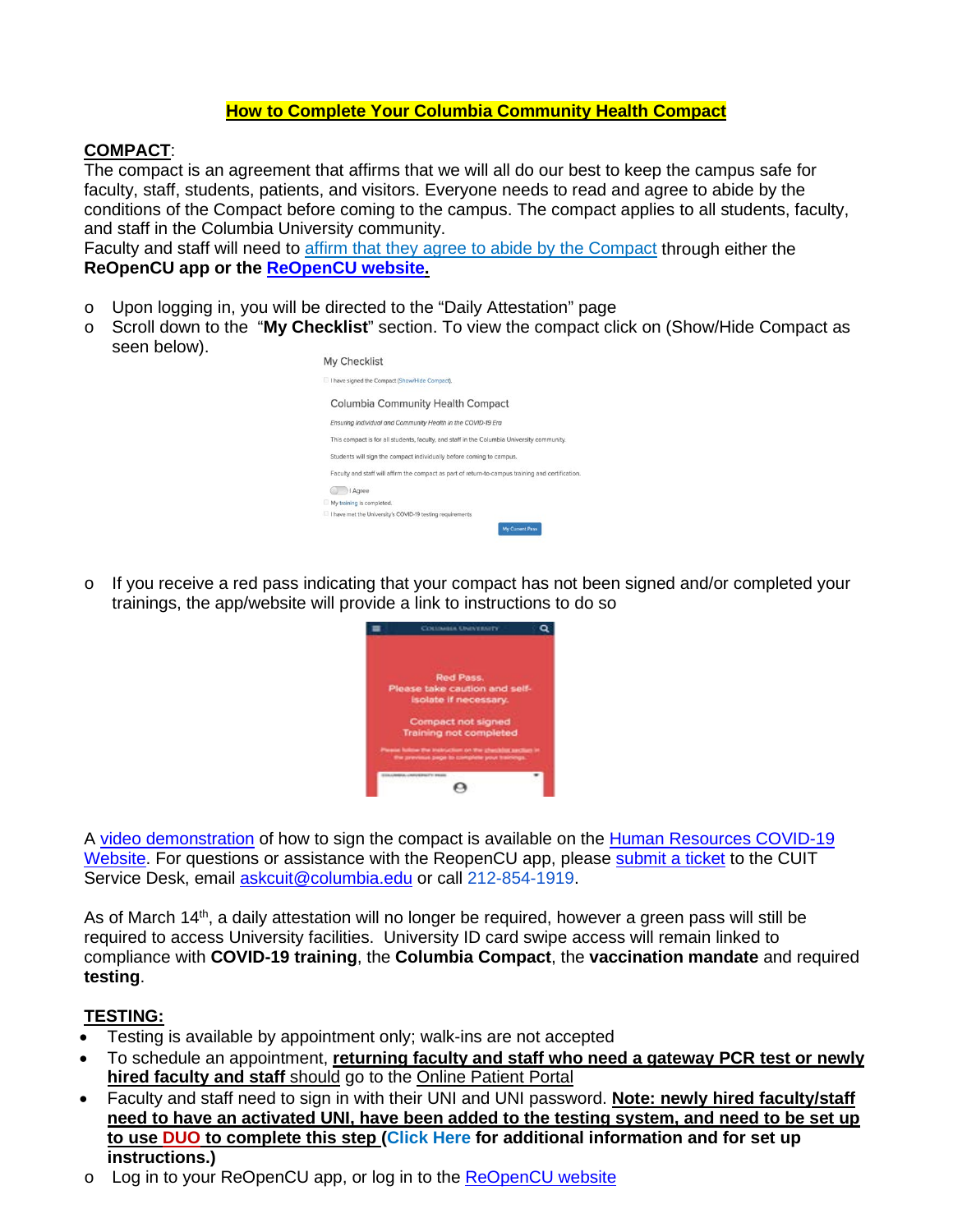# **TESTING:**

Columbia University requires an initial single COVID-19 PCR diagnostic test of all faculty, staff, and students who are arriving on campus for the first time or who are returning to campus. **All faculty and staff** who are returning to campus are required to have an initial gateway COVID-19 PCR test. A negative test result is required prior to return to campus*.*

The original gateway testing period for 2022 has been extended from January 31 to February 4, 2022. After February 4, 2022, red passes will be applied to all those who are not compliant with the gateway [testing requirement.](https://covid19.columbia.edu/content/covid-19-testing-program-spring-2022) Columbia offers testing in [five locations,](https://covid19.columbia.edu/content/covid-19-testing-program-spring-2022) with two sites operating five days per week. University testing appointments open 7-10 days in advance so please plan accordingly. To ensure opportunities to be tested, please [book your appointment](https://secure.health.columbia.edu/) in advance of your desired testing date. Tests from non-University sites, includeing NYP or WHS cannot be used to meet the Universityrequired COVID-19 tests.

Faculty and staff should self-schedule a Gateway PCR test. Information about how to self-schedule and additional testing information can be found on the [COVID19 page](https://covid19.columbia.edu/content/covid-19-testing-process) (and below for reference). **New employees will be told when they can access the self-schedule system by their Faculty Affairs/Human Resources representative**.

#### **Follow the steps below to schedule your COVID-19 Test**

o Use the [Online Patient Portal](https://secure.health.columbia.edu/confirm.aspx) to log in. You will immediately be prompted to enter your birthday to proceed.



o Select "Appointments" from the main menu on the left.



o Click "Schedule an appointment" to move to the next page.

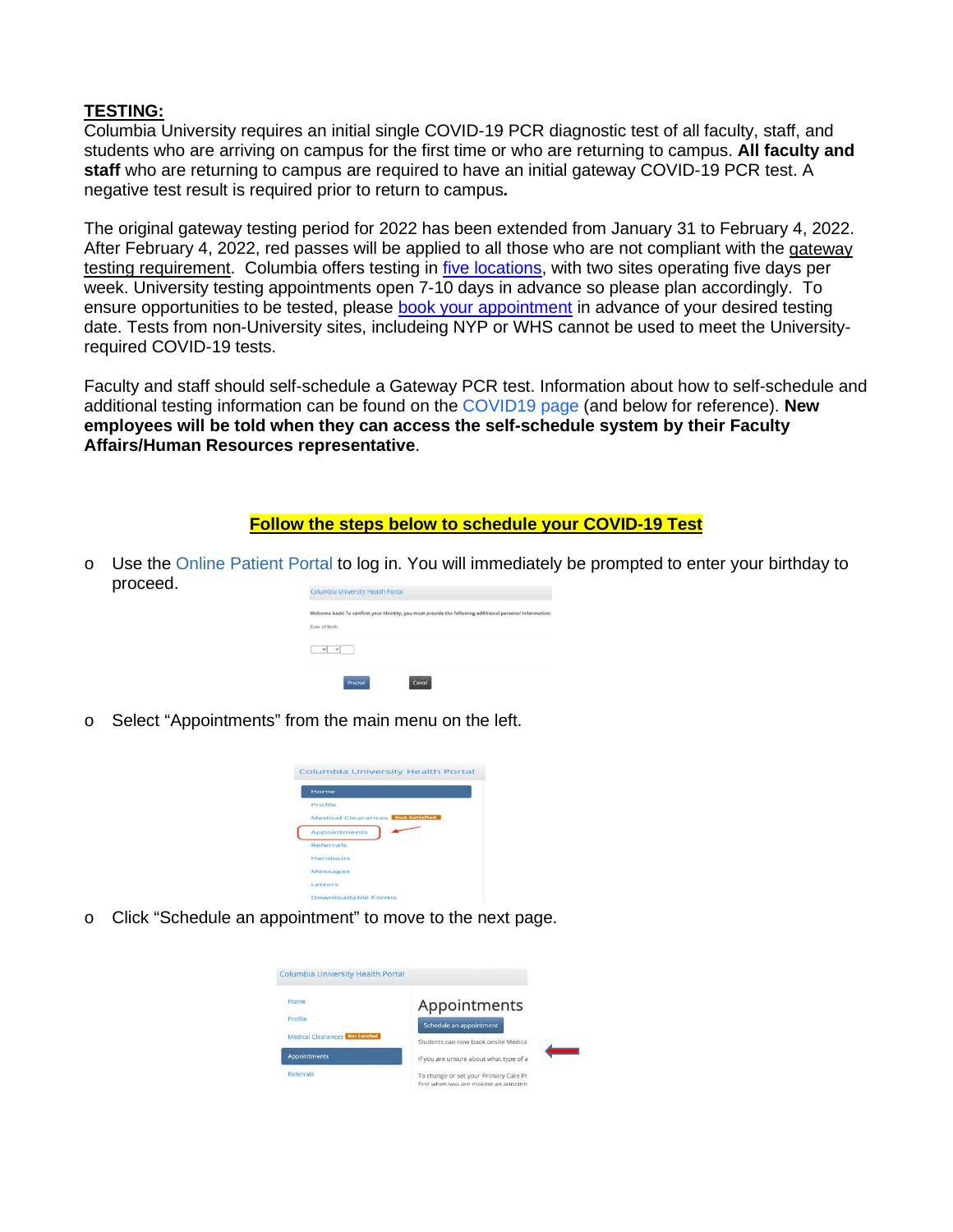o Select "COVID-19 testing" by location (Morningside -Lerner Hall or CUIMC – Black Building as well as the addresses for both at the bottom of this document).



o Indicate that this is your first test with Columbia Health's COVD19 Testing Program.



o Select the appointment day and time from the available options on the page (available Monday to Friday and up to 14 days in advance) and press continue.



 $\circ$  Once the appointment is scheduled, the system will display a QR code. We encourage faculty/staff to save the QR code on their phone as a screenshot or print it out. They can always access the code by logging back into the Online Patient Portal. The QR code is a touchless way to check-in for a testing appointment.

|                     | You have successfully booked the following appointment:                                                                                                                                                                                                                                                                                                                                                                                    |
|---------------------|--------------------------------------------------------------------------------------------------------------------------------------------------------------------------------------------------------------------------------------------------------------------------------------------------------------------------------------------------------------------------------------------------------------------------------------------|
| COVID-19 Test CUIMC |                                                                                                                                                                                                                                                                                                                                                                                                                                            |
| 9/17/2020 3:50 PM   |                                                                                                                                                                                                                                                                                                                                                                                                                                            |
|                     | With CUIMC STATION (4), COVID19                                                                                                                                                                                                                                                                                                                                                                                                            |
|                     | At COVID-19 CUIMC Testing Center                                                                                                                                                                                                                                                                                                                                                                                                           |
|                     | Your appointment barcode is below. Please print this page and bring the barcode with you to your appointment. Or, have your<br>phone available to show the barcode you received in your appointment confirmation email. If you are unable to find the email<br>with the barcode at the time of your appointment, you can log into the patient portal and show the barcode that appears on the<br>home page on the day of your appointment. |

*If faculty/staff are unable to schedule through the Online Patient Portal, they should email: [covidtesttrace@columbia.edu](mailto:covidtesttrace@columbia.edu) for assistance and provide the following:*

**Preferred Location:** CUIMC (Black Building) or Morningside (Lerner Hall) **Preferred Date: Preferred Time: Please select this link for additional testing loctions: <https://covid19.columbia.edu/content/covid-19-testing-program>**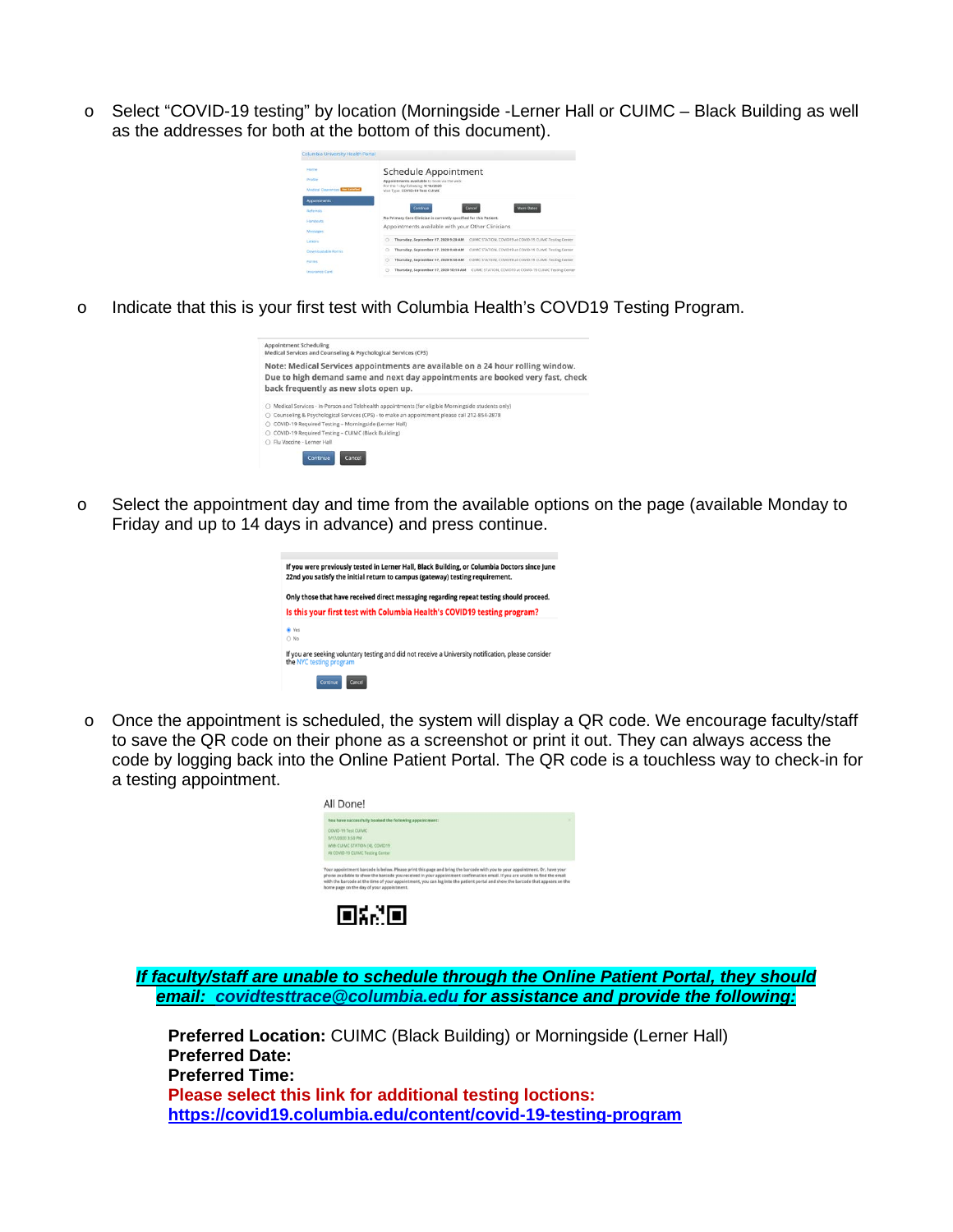**Black Building Address (CUIMC Test Site)** 650 W 168th St. New York, NY 10032

**Lerner Hall Address (Morningside Test Site)** 2920 Broadway New York, NY 10027

- After initial (Gateway) testing, Faculty, staff, and graduate students, will be randomly sampled for COVID-19 PCR diagnostic testing each week during the semester; this frequency and sample size will be adapted based on key COVID-19 indicators.
- Each week, a random sample of those accessing campus is invited for a repeat test. You will be notified by email when you are required to have a surveillance test.
- Additionally, voluntary weekly testing is available for anyone faculty or staff accessing campus at least 2 days per week.
- Additional questions can be answered by carefully reviewing the [COVID19 page](https://covid19.columbia.edu/content/covid-19-testing-process) or by emailing [covidtesttrace@columbia.edu](mailto:covidtesttrace@columbia.edu)

# **Vaccine Mandate/Attestation - What You Need to Do:**

- Download the [ReopenCU](https://urldefense.proofpoint.com/v2/url?u=https-3A__bit.ly_2RULA9C&d=DwMFaQ&c=G2MiLlal7SXE3PeSnG8W6_JBU6FcdVjSsBSbw6gcR0U&r=ZIIPCUGlyOUv0RFXhjVgAs_BpiND_vQ9PI4Hz86UqaY&m=dj8_2QxrcixYWYH6VdKFOBGYCS7CJRhrLWsXmyBwH-Q&s=KPXHnKkr91Pcm4X8uE4W72uzhuOEZDO_xmHL98lKLhY&e=) [App](https://urldefense.proofpoint.com/v2/url?u=https-3A__bit.ly_2RULA9C&d=DwMFaQ&c=G2MiLlal7SXE3PeSnG8W6_JBU6FcdVjSsBSbw6gcR0U&r=ZIIPCUGlyOUv0RFXhjVgAs_BpiND_vQ9PI4Hz86UqaY&m=dj8_2QxrcixYWYH6VdKFOBGYCS7CJRhrLWsXmyBwH-Q&s=KPXHnKkr91Pcm4X8uE4W72uzhuOEZDO_xmHL98lKLhY&e=)
- Read the [Process for Providing Proof of Vaccination](https://urldefense.proofpoint.com/v2/url?u=https-3A__bit.ly_3yYiHKm&d=DwMFaQ&c=G2MiLlal7SXE3PeSnG8W6_JBU6FcdVjSsBSbw6gcR0U&r=ZIIPCUGlyOUv0RFXhjVgAs_BpiND_vQ9PI4Hz86UqaY&m=dj8_2QxrcixYWYH6VdKFOBGYCS7CJRhrLWsXmyBwH-Q&s=35BzhflZe20zI9XSQnEztrI4daRf4Hw_LdaGzoa5NL4&e=)
- Find out what [Documentation You Can Provide as Proof of Vaccination](https://urldefense.proofpoint.com/v2/url?u=https-3A__bit.ly_3g3woyU&d=DwMFaQ&c=G2MiLlal7SXE3PeSnG8W6_JBU6FcdVjSsBSbw6gcR0U&r=ZIIPCUGlyOUv0RFXhjVgAs_BpiND_vQ9PI4Hz86UqaY&m=dj8_2QxrcixYWYH6VdKFOBGYCS7CJRhrLWsXmyBwH-Q&s=4o2bsmchGGh9GJfkChIyqypQG9ogX4tFfqX6zYJ_gGM&e=)
- Upload [Vaccine Documentation or Request an Exemption](https://urldefense.proofpoint.com/v2/url?u=https-3A__bit.ly_3i9r1kh&d=DwMFaQ&c=G2MiLlal7SXE3PeSnG8W6_JBU6FcdVjSsBSbw6gcR0U&r=ZIIPCUGlyOUv0RFXhjVgAs_BpiND_vQ9PI4Hz86UqaY&m=dj8_2QxrcixYWYH6VdKFOBGYCS7CJRhrLWsXmyBwH-Q&s=mTmnR1gyMWPl60FpcjL1zHuOVOr5-m4BwaauCnN5yE0&e=)
- **Vaccine FAQ's**:<https://covid19.columbia.edu/content/faqs-regarding-covid-19-vaccination>

**View the Vaccination Tutorial**: [CUIMC Vaccination Attestation Tutorial.](https://covid19.columbia.edu/content/cuimc-vaccination-attestation-tutorial-1)